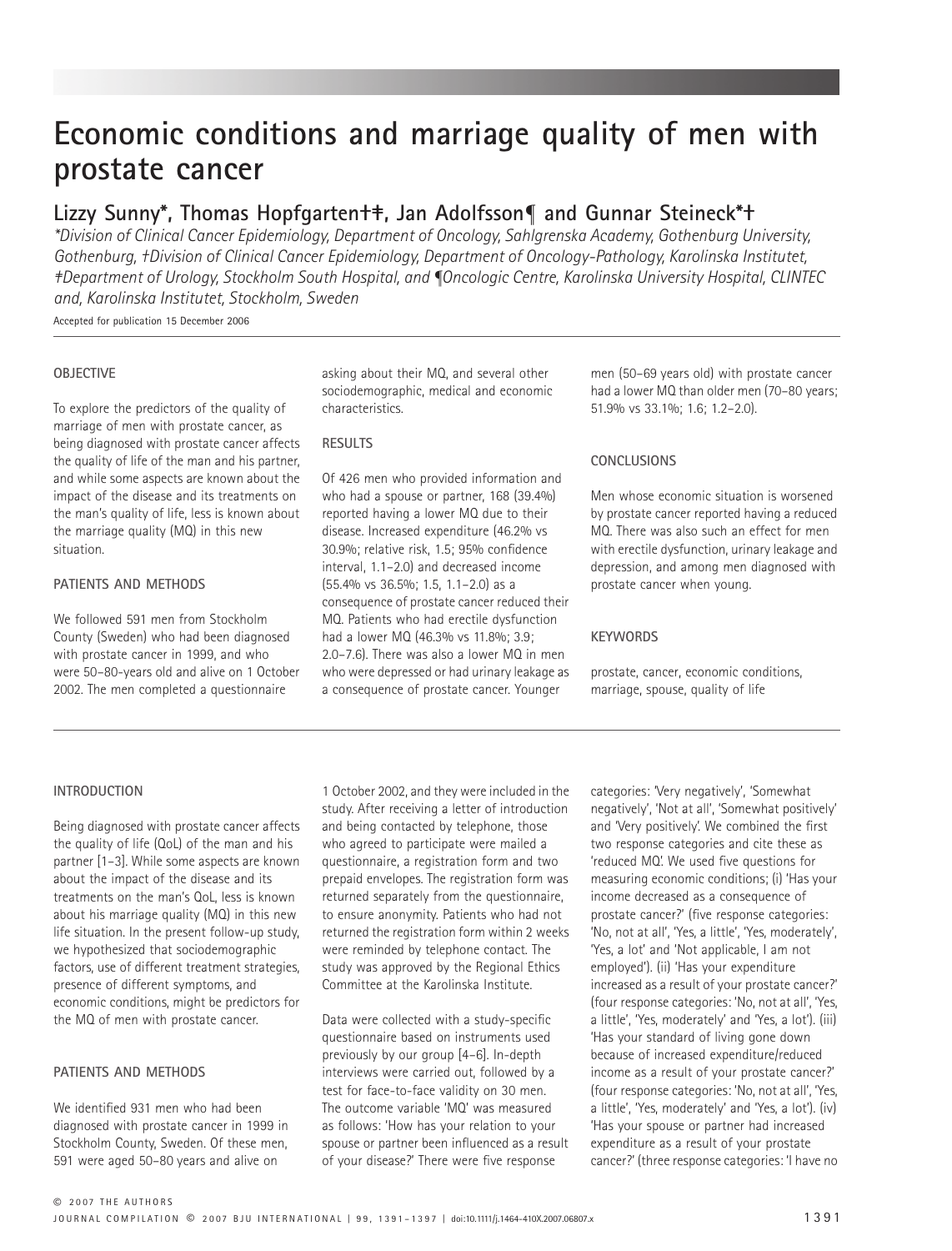#### SUNNY *ET AL.*

spouse or partner', 'Yes, my spouse or partner has had increased expenditure' and 'No, my spouse or partner has not had increased expenditure'). (v) 'What is your average additional expenditure during the last year as a result of your prostate cancer?' (four response categories: '0–2000 SEK', '2000–4000 SEK', '4000–6000 SEK' and '>6000 SEK'; SEK = Swedish krona). The response categories were combined into appropriate groups for analysis.

For the outcome 'reduced MQ', we calculated the percentage of patients in each category of the independent variable. To compare the influence of different categories of the independent variables in explaining the outcome, we first calculated the relative risk (RR) as the ratio of the percentages, together with a 95% CI for the RR (using the Mantel-Haenszel formula for the variance) [7]. Multivariate logistic models were then constructed to determine the odds ratios (ORs) for different categories of the independent variables in explaining the outcome. We first grouped the independent variables into four groups according to their nature (Fig. 1); the first group consisted of sociodemographic characteristics of the patients, the second of treatment characteristics, the third of symptoms, and the fourth of economic characteristics of the patients. We prepared four different final models, one for each of these four groups. We used both forward selection and backward elimination of variables to construct the final model. For forward selection, we started with one bivariate model for each independent variable and outcome. The independent variable with the highest chi-square value was then introduced into trivariate models with the remaining independent variables, and the remaining independent variable with the highest chi-square value was introduced into four-variate models. We continued in this manner as long as all independent variables in all the four models had a chi-square value that corresponded to *P* < 0.05. For backward elimination, we started with all independent variables, the variables with the lowest chi-square values were eliminated, one by one, until *P* < 0.05 for all remaining independent variables corresponding to the four models. Finally, we used multivariate logistic models to determine adjusted ORs, i.e. for the association between an independent variable and an outcome (e.g. reduced MQ). In respective groups of independent variables, we adjusted for the

*FIG. 1. Possible links in a causal chain between independent variables and reduced MQ.*



variables remaining in the final model after forward selection.

#### **RESULTS**

Of the 591 men included in the study, 511 (86.5%) returned a completed questionnaire, 16 refused to participate, 27 agreed to participate but did not return the questionnaire and for 39 we had no contact information. Of the 511 men who responded to the questionnaire, 426 (83.4%) reported having a spouse or partner. The mean (SD) age of the 426 patients was 70.7 (6.7) years. In all, 377 (88.5%) were born in Sweden, 354 (83.1%) were Lutheran, 127 (29.8%) had university education and 309 (72.5%) were retired (Table 1). In all, 87 (20.4%) had had radical prostatectomy (RP), 132 (31.0%) had had radiation therapy and the rest had been given hormone therapy and other treatments or no treatment. Three years after the diagnosis 348 (81.7%) men had erectile dysfunction (ED), 112 (26.3%) had urinary leakage, 101 (23.7%) had depression and the rest had other symptoms (Table 1). In all, 266 (62.4%) of the patients reported increased expenditure and 56 (13.2%) reported a decrease in income due to their prostate cancer (Table 1).

Table 2 shows the results of the multivariate analysis of data for the sociodemographic characteristics of 426 patients with prostate cancer who provided information on their MQ. Of these 426 patients, 168 (39.4%) reported a reduced MQ. The RRs (as a ratio of percentages) were >1.0 with 95% CIs not including 1.0 for some categories of the variables with age of the patients at the time of survey (50–69 vs 70–80 years) and source of income (from employment). By forward selection, we obtained a final logistic

regression model for the sociodemographic characteristics with age of the patients at the time of survey as the only independent variable (*P* < 0.001). The same final model was obtained by the procedure of backward elimination. The crude ORs shown in Table 2 were adjusted for age in the final model. None of the other sociodemographic factors had statistical significance after adjusting for age. Young men (50–69 years) living with prostate cancer had a reduced MQ more often than older men (70–80 years; OR, 2.2).

Table 2 also shows the results of a multivariate analysis of data for the treatment characteristics of 426 patients. The RRs were >1.0 with 95% CIs not including 1.0 for none of the categories of the variables for treatment. By forward selection, we obtained a final logistic regression model for the treatment characteristics including RP (*P* = 0.008), radiation therapy (*P* = 0.007), and androgen receptor-blocking treatment  $(P = 0.026)$ . The same final model was obtained by the procedure of backward elimination. The crude ORs shown in Table 2 were adjusted for the three independent variables in the final model; the ORs for the three variables in the final model were adjusted for the two other variables. The highest adjusted OR (1.9) with a CI not including 1.0 was for RP.

Table 3 shows the results of the multivariate analysis of data for the symptom characteristics of the 426 patients. The RRs were >1.0 and with 95% CIs not including 1.0 for some categories of the symptoms, e.g. anxiety, depression, urinary leakage, ED and fecal leakage. By forward selection, we obtained a final logistic regression model for the symptoms with ED  $(P < 0.001)$ , depression  $(P < 0.001)$  and urinary leakage  $(P = 0.029)$  as significant factors. The same final model was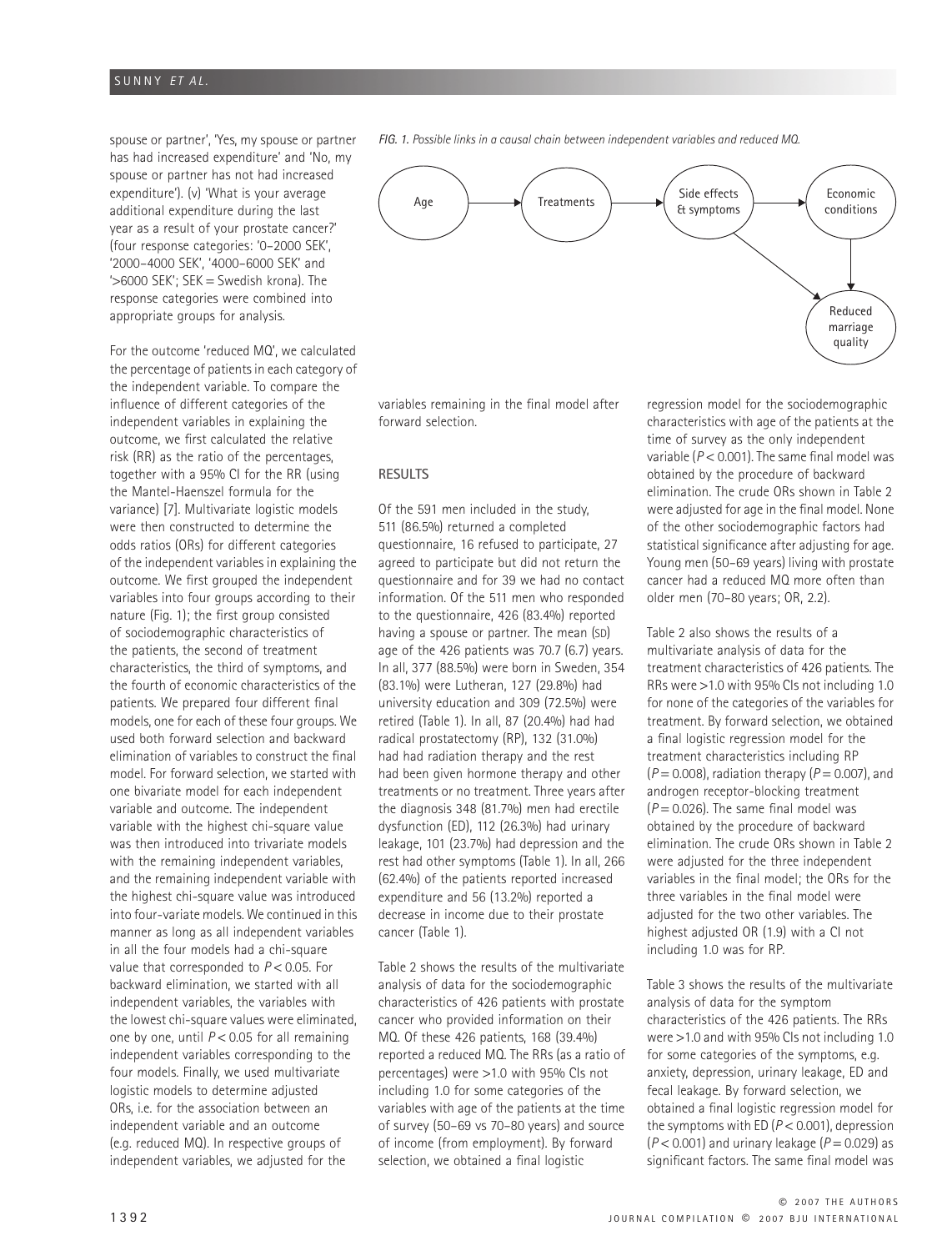| Characteristic                                   | N (%) of cases | Characteristic                                                           | N (%) of cases |
|--------------------------------------------------|----------------|--------------------------------------------------------------------------|----------------|
| Age, years, mean (SD)                            | 70.7(6.7)      | Anxiety                                                                  |                |
| $50 - 69$                                        | 163 (38.3)     | No                                                                       | 329 (77.2)     |
| $70 - 80$                                        | 257 (60.3)     | Yes                                                                      | 90(21.1)       |
| Not stated                                       | 6(1.4)         | Not stated                                                               | 7(1.6)         |
| Place of birth                                   |                | Depression                                                               |                |
| Sweden                                           | 377 (88.5)     | No                                                                       | 320 (75.1)     |
| Not Sweden                                       | 47 (11.0)      | Yes                                                                      | 101(23.7)      |
| Not stated                                       | 2(0.5)         | Not stated                                                               | 5(1.2)         |
| Level of education                               |                | Urination problem                                                        |                |
| Elementary school                                | 108(25.4)      | No                                                                       | 206(48.4)      |
| 2-year vocational school                         | 115(27.0)      | Yes                                                                      | 214(50.2)      |
| Junior college                                   | 69 (16.2)      | Not stated                                                               | 6(1.4)         |
| University                                       | 127(29.8)      | Urinary leakage                                                          |                |
| Not stated                                       | 7(1.6)         | No                                                                       | 308 (72.3)     |
| Marital status                                   |                | Yes                                                                      | 112(26.3)      |
| Married                                          | 368 (86.4)     | Not stated                                                               | 6(1.4)         |
| Partner, but not married/not living together     | 58 (13.6)      | ED                                                                       |                |
| Source of income                                 |                | No                                                                       | 69 (16.2)      |
| Pension                                          | 309(72.5)      | Yes                                                                      | 348 (81.7)     |
| Employment                                       | 52(12.2)       | Not stated                                                               | 9(2.1)         |
| Self-employed                                    | 29(6.8)        | Fecal leakage                                                            |                |
| Other sources                                    | 29(6.8)        | No                                                                       | 364 (85.5)     |
| Not stated                                       | 7(1.6)         | Yes                                                                      | 55 (12.9)      |
| Housing                                          |                | Not stated                                                               | 7(1.6)         |
| Apartment, owned                                 | 121(28.4)      | Economic                                                                 |                |
| Apartment, rented                                | 105(24.7)      | Has your income decreased as a consequence of your prostate              |                |
| House                                            | 193 (45.3)     | cancer?                                                                  |                |
| Nursing home                                     | 7(1.6)         | No                                                                       | 222(52.1)      |
| Religious affiliation                            |                | Yes                                                                      | 56 (13.2)      |
| Not religious                                    | 55 (12.9)      | No employment                                                            | 135(31.7)      |
| Swedish church (Lutheran)                        | 354 (83.1)     | Not stated                                                               | 13(3.1)        |
| Others                                           | 15(3.5)        | Has your expenditure increased as a result of your prostate cancer?      |                |
| Not stated                                       | 2(0.5)         | No                                                                       | 154 (36.2)     |
| Degree of religious faith                        |                | Yes                                                                      | 266(62.4)      |
| None at all                                      | 195(45.8)      | Not stated                                                               | 6(1.4)         |
| Little                                           | 95(22.3)       | Has your economic standard of living decreased as a result of your       |                |
| Moderate                                         | 110(25.8)      | prostate cancer?                                                         |                |
| Strong                                           | 17(4.0)        | <b>No</b>                                                                | 316 (74.2)     |
| Not stated                                       | 9(2.1)         | Yes                                                                      | 104(24.4)      |
| Clinical                                         |                | Not stated                                                               | 6(1.4)         |
| Treatment received (as reported by the patients) |                | Has your spouse or partner had increased expenditure as a result of your |                |
| <b>RP</b>                                        | 87(20.4)       | prostate cancer?                                                         |                |
| Radiation therapy                                | 132 (31.0)     | No                                                                       | 385(90.4)      |
| Orchidectomy                                     | 9(2.1)         | Yes                                                                      | 32(7.5)        |
| GnRH therapy                                     | 86 (20.1)      | Not stated                                                               | 9(2.1)         |
| Androgen receptor-blocking                       | 55 (12.9)      | Average additional expenditure per year as a result of your prostate     |                |
| <b>TURP</b>                                      | 57(13.4)       | cancer                                                                   |                |
| Symptoms after treatment                         |                | ≤2000 SEK                                                                | 260(61.0)      |
| Pain from the prostate                           |                | >2000 SEK                                                                | 133(31.2)      |
| No                                               | 365(85.7)      | Not stated                                                               | 33(7.8)        |
| Yes                                              | 56 (13.2)      |                                                                          |                |
| Not stated                                       | 5(1.2)         |                                                                          |                |

*TABLE 1 The sociodemographic, clinical and economic characteristics of the 426 patients with prostate cancer and who had a spouse or partner*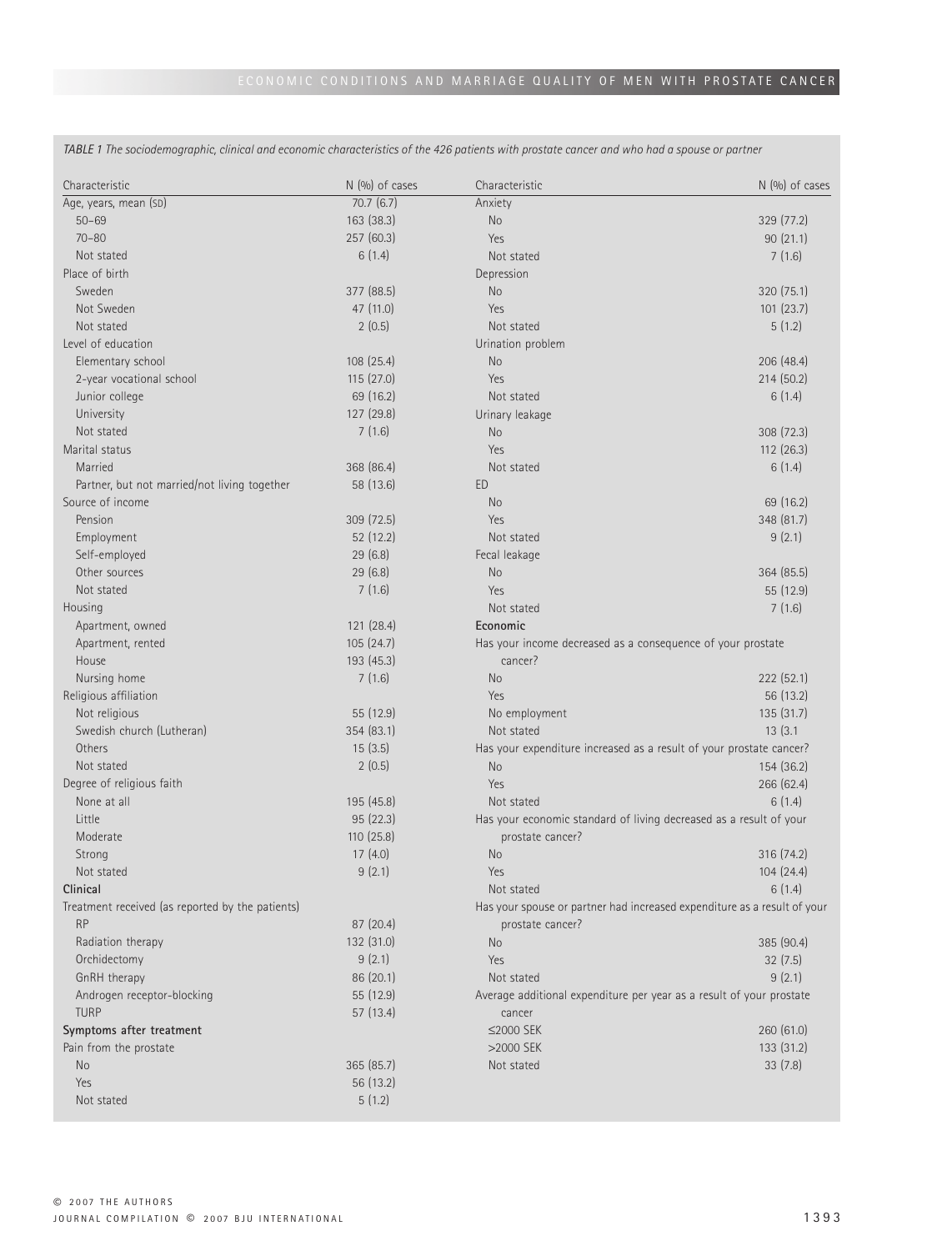obtained by the procedure of backward elimination. The crude ORs shown in Table 3 were adjusted for the three independent variables in the final model; the ORs for the three variables in the final model were adjusted for the two other variables. The highest adjusted OR (5.8) with a CI not including 1.0 was for ED.

Table 3 also shows the results of the multivariate analysis of data for the economic characteristics of the 426 patients. The RRs were >1.0 and 95% CIs not including 1.0 for some categories of the variables, e.g. decrease in income because of prostate cancer, increased expenditure due to prostate cancer and lowered economic standard of living as a result of prostate cancer. By forward selection, we obtained a final logistic regression model for the economic characteristics with decrease in income  $(P = 0.038)$  and lowered economic standard of living  $(P = 0.006)$  because of prostate cancer. The same final model was obtained by the procedure of backward elimination. The crude ORs shown in Table 3 were adjusted for the two independent variables in the final model; the ORs for the two variables in the final model were adjusted for each other. The highest adjusted OR (1.8) with a CI not including 1.0 was for increased expenditure due to prostate cancer.

#### **DISCUSSION**

In men living with prostate cancer, the greater expenditure and lower income due to the disease adversely affected their MQ. ED, urinary leakage and depression also reduced the MQ, and this outcome was more common in younger than in older men. The healthcare costs and loss of income resulting from work limitations can compromise the economic situation of men with prostate cancer. Compared to other European countries, Swedish health services are moderately priced; they are readily accessible to all citizens, provide good medical outcomes, and have good effects on health [8]. This might be why a decreased income more often affects the economy of Swedish men with prostate cancer than do the healthcare costs. We have no data, but can speculate, that the career situation changes due to a cancer diagnosis. A Medline search on 30 September 2006, with the MeSH-terms, 'prostate neoplasms' and 'economics, medical', gave 14 references, but none that dealt with the impact of the economic consequences of prostate cancer on

*TABLE 2 RRs, ORs, and adjusted ORs for the reduced MQ according to the sociodemographic and treatment characteristics of patients with prostate cancer; the data are based on 426 patients who had a spouse or partner. Whenever the denominators do not add up to 426, data are missing for the independent variable. When appropriate, ORs were adjusted for age (sociodemographic) or for RP, radiation therapy and androgen receptor-blocking treatment (treatments)* 

|                                                      | Reduced MQ,<br>$n/N$ (%) | Unadjusted RR<br>(95% CI) | <b>OR</b>  |                     |
|------------------------------------------------------|--------------------------|---------------------------|------------|---------------------|
| Characteristic                                       |                          |                           | Unadjusted | Adjusted (95% CI)   |
| Sociodemographic                                     |                          |                           |            |                     |
| Age, years                                           |                          |                           |            |                     |
| $70 - 80$                                            | 83/251 (33.1)            | 1.0                       | 1.0        | 1.0                 |
| $50 - 69$                                            | 84/162 (51.9)            | $1.6(1.2-2.0)$            | 2.2        | $2.2$ (1.5-3.3)     |
| Level of education                                   |                          |                           |            |                     |
| Elementary school                                    | 35/105 (33.3)            | 1.0                       | 1.0        | 1.0                 |
| 2-year vocational school                             | 48/114 (42.1)            | $1.3$ $(0.9-1.8)$         | 1.5        | $1.3$ $(0.7 - 2.3)$ |
| Junior college                                       | $33/69$ (47.8)           | $1.4(1.0-2.1)$            | 1.8        | $1.7(0.9-3.1)$      |
| University                                           | 50/125(40)               | $1.2$ (0.9 – 1.7)         | 1.3        | $1.3$ $(0.7-2.2)$   |
| Marital status                                       |                          |                           |            |                     |
| Married                                              | 139/361 (38.5)           | 1.0                       | 1.0        | 1.0                 |
| Have partner but not married/<br>not living together | 29/57 (50.9)             | $1.3(1.0-1.8)$            | 1.7        | $1.4(0.8-2.5)$      |
| Religious affiliation                                |                          |                           |            |                     |
| Not religious                                        | 23/55 (41.8)             | 1.0                       | 1.0        | 1.0                 |
| Swedish church (Lutheran)                            | 139/346 (40.2)           | $1.0$ $(0.7 - 1.3)$       | 0.9        | $0.9$ $(0.5-1.7)$   |
| Others                                               | 6/15(40.0)               | $1.0$ $(0.5-1.9)$         | 0.9        | $1.1$ $(0.3 - 3.6)$ |
| Source of income                                     |                          |                           |            |                     |
| Pension                                              | 110/301 (36.5)           | 1.0                       | 1.0        | 1.0                 |
| Employment                                           | 29/52 (55.8)             | $1.5(1.2-2.0)$            | 2.2        | $1.4(0.7-2.7)$      |
| Self-employed                                        | 13/29 (44.8)             | $1.2$ $(0.8-1.9)$         | 1.4        | $1.0$ $(0.5-2.3)$   |
| Other sources                                        | 15/29(51.7)              | $1.4(1.0-2.1)$            | 1.9        | $1.6$ $(0.7-3.5)$   |
| Treatment received (as reported by the patients)     |                          |                           |            |                     |
| <b>RP</b>                                            |                          |                           |            |                     |
| No                                                   | 124/323 (38.4)           | 1.0                       | 1.0        | 1.0                 |
| Yes                                                  | 41/85 (48.2)             | $1.3(1.0-1.6)$            | 1.5        | $2.0$ $(1.2 - 3.4)$ |
| Radiation therapy                                    |                          |                           |            |                     |
| No                                                   | 105/279 (37.6)           | 1.0                       | 1.0        | 1.0                 |
| Yes                                                  | 61/130 (46.9)            | $1.2$ $(1.0-1.6)$         | 1.5        | $1.8(1.2-2.9)$      |
| Orchidectomy                                         |                          |                           |            |                     |
| No                                                   | 163/401 (40.7)           | 1.0                       | 1.0        | 1.0                 |
| Yes                                                  | $3/8$ $(37.5)$           | $0.9$ $(0.4-2.3)$         | 0.9        | $1.3$ $(0.3-6.1)$   |
| GnRH therapy                                         |                          |                           |            |                     |
| No                                                   | 126/321 (39.3)           | 1.0                       | 1.0        | 1.0                 |
| Yes                                                  | 39/85 (45.9)             | $1.2$ $(0.9-1.5)$         | 1.3        | $1.4(0.8-2.6)$      |
| Androgen receptor-blocking treatment                 |                          |                           |            |                     |
| No                                                   | 137/349 (39.3)           | 1.0                       | 1.0        | 1.0                 |
| Yes                                                  | 27/55 (49.1)             | $1.3$ $(0.9 - 1.7)$       | 1.5        | $2.0$ $(1.1-3.8)$   |
| <b>TURP</b>                                          |                          |                           |            |                     |
| No                                                   | 145/349 (41.6)           | 1.0                       | 1.0        | 1.0                 |
| Yes                                                  | 20/56 (35.7)             | $0.9$ $(0.6-1.2)$         | 0.8        | $0.8$ $(0.4 - 1.4)$ |

QoL, or that investigated links between the changed economic situation and the relationship between patients with prostate cancer and their spouses or partners. Thus at present we only have the present data suggesting that the economic burden due to a diagnosis of prostate cancer compromises the relationship to the patient's spouse or partner. Possibly, it is self-evident that a strained economic situation on average has a negative influence on marital satisfaction. Nevertheless, relevant reports are sparse.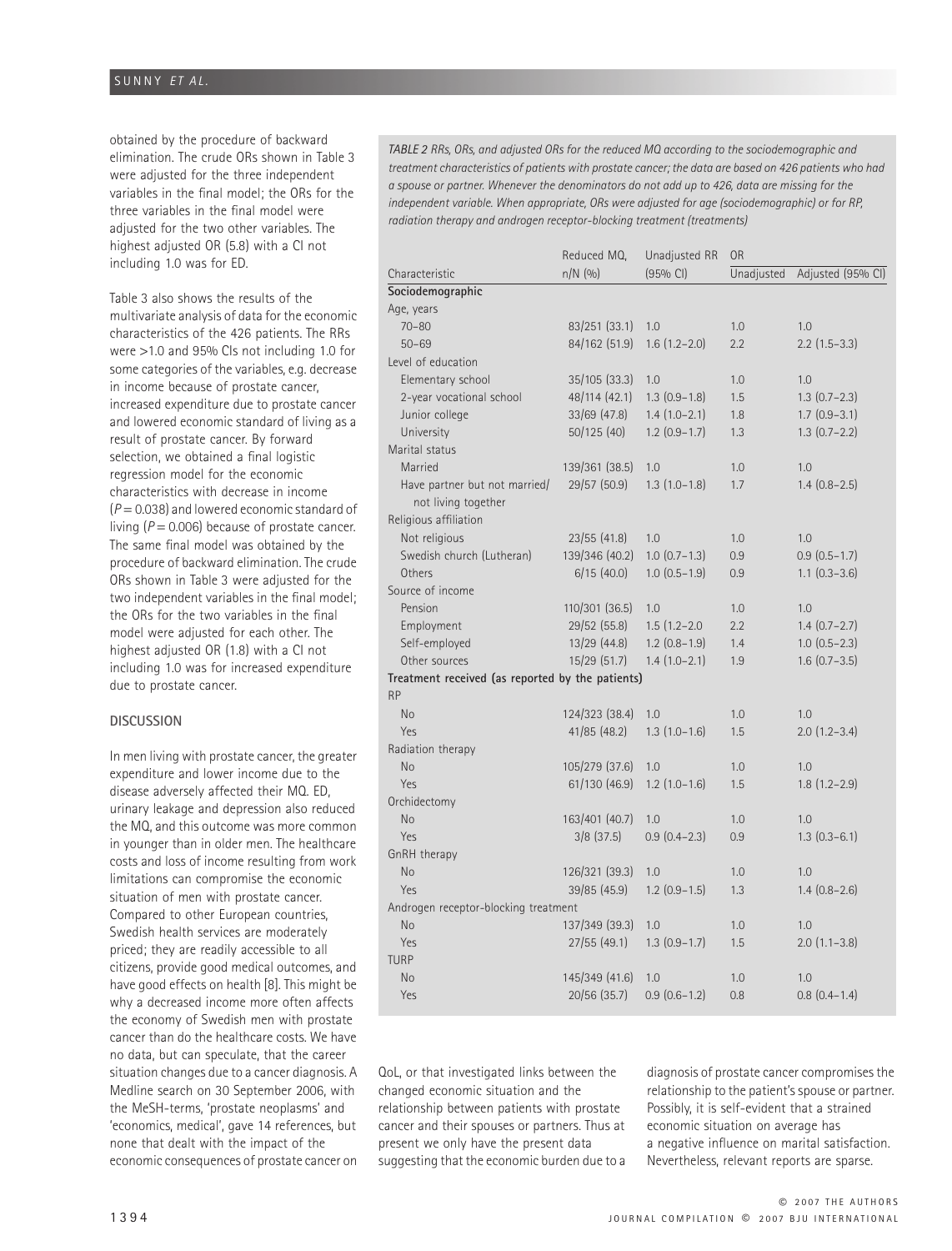*TABLE 3 RRs, ORs, and adjusted ORs for the reduced MQ according to the symptoms and economic characteristics of patients with prostate cancer; the data are based on 426 patients who had a spouse or partner. Whenever the denominators do not add up to 426, data are missing for the independent variable. When appropriate, ORs were adjusted for depression, urinary leakage, and ED (symptoms), or for 'decrease in income as a consequence of prostate cancer', and 'increased expenditure as a result of prostate cancer'*

|                                                                                               | Reduced MQ,    | Unadjusted RR       | <b>OR</b>  |                      |  |
|-----------------------------------------------------------------------------------------------|----------------|---------------------|------------|----------------------|--|
| Characteristic                                                                                | $n/N$ (%)      | (95% C)             | Unadjusted | Adjusted (95% CI)    |  |
| Symptoms after treatment                                                                      |                |                     |            |                      |  |
| Pain from the prostate                                                                        |                |                     |            |                      |  |
| <b>No</b>                                                                                     | 143/361 (39.6) | 1.0                 | 1.0        | 1.0                  |  |
| Yes                                                                                           | 25/55 (45.5)   | $1.1$ $(0.8-1.6)$   | 1.3        | $0.9$ $(0.5 - 1.7)$  |  |
| Anxiety                                                                                       |                |                     |            |                      |  |
| <b>No</b>                                                                                     | 120/323 (37.2) | 1.0                 | 1.0        | 1.0                  |  |
| Yes                                                                                           | 47/90 (52.2)   | $1.4(1.1-1.8)$      | 1.8        | $0.8$ $(0.4 - 1.4)$  |  |
| Depression                                                                                    |                |                     |            |                      |  |
| No                                                                                            | 105/314 (33.4) | 1.0                 | 1.0        | 1.0                  |  |
| Yes                                                                                           | 62/101 (61.4)  | $1.8(1.5-2.3)$      | 3.2        | $2.8(1.7-4.5)$       |  |
| Urination problem                                                                             |                |                     |            |                      |  |
| <b>No</b>                                                                                     | 74/203 (36.5)  | 1.0                 | 1.0        | 1.0                  |  |
| Yes                                                                                           | 92/211 (43.6)  | $1.2$ $(0.9 - 1.5)$ | 1.3        | $1.0$ $(0.6-1.6)$    |  |
| Urinary leakage                                                                               |                |                     |            |                      |  |
| <b>No</b>                                                                                     | 106/302 (35.1) | 1.0                 | 1.0        | 1.0                  |  |
| Yes                                                                                           | 61/112 (54.5)  | $1.6(1.2 - 2.0)$    | 2.2        | $1.7(1.1-2.7)$       |  |
| <b>ED</b>                                                                                     |                |                     |            |                      |  |
| <b>No</b>                                                                                     | 8/68(11.8)     | 1.0                 | 1.0        | 1.0                  |  |
| Yes                                                                                           | 158/341 (46.3) | $3.9(2.0 - 7.6)$    | 6.5        | $5.8$ $(2.6 - 12.6)$ |  |
| Fecal leakage                                                                                 |                |                     |            |                      |  |
| No                                                                                            | 136/358 (38.0) | 1.0                 | 1.0        | 1.0                  |  |
| Yes                                                                                           | 31/55(56.4)    | $1.5(1.1-1.9)$      | 2.1        | $1.7(0.9-3.2)$       |  |
| Economic                                                                                      |                |                     |            |                      |  |
| Has your income decreased as a consequence of your prostate cancer?                           |                |                     |            |                      |  |
| <b>No</b>                                                                                     | 80/219 (36.5)  | 1.0                 | 1.0        | 1.0                  |  |
| Yes                                                                                           | 31/56(55.4)    | $1.5(1.1-2.0)$      | 2.2        | $1.8(1.0-3.4)$       |  |
| No employment                                                                                 | 55/132 (41.7)  | $1.1$ $(0.9 - 1.5)$ | 1.2        | $1.1$ $(0.7 - 1.8)$  |  |
| Has your expenditure increased as a result of your prostate cancer?                           |                |                     |            |                      |  |
| N <sub>o</sub>                                                                                | 47/152 (30.9)  | 1.0                 | 1.0        | 1.0                  |  |
| Yes                                                                                           | 121/262 (46.2) | $1.5(1.1-2.0)$      | 1.9        | $1.8(1.1-2.7)$       |  |
| Has your economic standard of living decreased as a result of your prostate cancer?           |                |                     |            |                      |  |
| <b>No</b>                                                                                     | 114/311 (36.7) | 1.0                 | 1.0        | 1.0                  |  |
| Yes                                                                                           | 54/103 (52.4)  | $1.4(1.1-1.8)$      | 1.9        | $1.2$ $(0.7-2.1)$    |  |
| Has your spouse or partner has had increased expenditure as a result of your prostate cancer? |                |                     |            |                      |  |
| <b>No</b>                                                                                     | 151/380 (39.7) | 1.0                 | 1.0        | 1.0                  |  |
| Yes                                                                                           | 17/32(53.1)    | $1.3(0.9-1.9)$      | 1.7        | $1.2$ $(0.6-2.6)$    |  |
| Your average additional expenditure per year as a result of your prostate cancer              |                |                     |            |                      |  |
| ≤2000 SEK                                                                                     | 95/255 (37.3)  | 1.0                 | 1.0        | 1.0                  |  |
| >2000 SEK                                                                                     | 62/132 (47.0)  | $1.3(1.0-1.6)$      | 1.5        | $1.0$ $(0.6-1.7)$    |  |

Conger *et al.* [9] studied a sample of 76 white middle-class couples from a rural county in the Midwestern USA, and found that economic pressures were indirectly associated with how the couple evaluated their marriage. The pressures fostered hostility between the partners, and reduced

the amount of warmth and mutual support between them. In a review, Voydanoff [10] found that four components of economic distress (employment instability, employment uncertainty, economic deprivation, and economic strain) negatively influenced family relationships.

We found that ED reduced the MQ; again, this might be perceives as logical, as waning erectile function might cause sexual dysfunction that in turn might lead to marital dissatisfaction, although data are scarce. Litwin and Penson [11] found a statistically significant correlation between sexual function and 'marital interaction' (*r* = −0.33, *P* = 0.01). Mullar *et al.* [12] studied a sample of 105 men and their partners, and found a statistically significant correlation between erectile function and 'tenderness' as well as 'togetherness' in both the patients and their partners. They also reported a statistically significantly better 'quality of partnership' when ED was treated, compared with untreated controls. For some men, erectile function is closely linked with masculinity. Bokhour *et al.* [13] conducted a focus-group study including 48 men treated for early prostate cancer, finding that ED affected the patient's daily relationship with women and their masculinity. Anything that threatens sexual potency can affect other, more general aspects of QoL, including self-confidence and self-esteem. Clark *et al.* [14] studied a large sample of 540 men with prostate cancer and 658 men without prostate cancer as the reference group. In their study, patients with diminished sexual function expressed a diminished quality of sexual intimacy ( $β = −0.48, P < 0.001$ ), sexual confidence (β = −0.33, *P* < 0.001) and masculinity  $(\beta = -0.17, P = 0.003)$ , but sexual dysfunction did not influence feeling of affection within the marriage  $(\beta = -0.05,$  $P = 0.485$ .

In the present men, urinary leakage predicted a reduced MQ. Several earlier studies correlated urinary leakage and depressive mood in men, as well as depressive mood and marital dissatisfaction. Stewart *et al.* [15] conducted a nested case-control study on a sample of 5204 adults representative of the USA population by age, sex and geographical area. In that study, men who had an overactive bladder with or without urge incontinence scored significantly worse on all outcome measures of QoL (including physical, mental, depression and sleep scores) than did age-matched controls who did not have an overactive bladder. Nuotio *et al.* [16] conducted a longitudinal study in a Finnish population with 171 men and 227 women aged ≥70 years, finding that urinary incontinence in men was significantly associated with higher levels of depressive mood (OR 2.69; 95% CI 1.1–6.3). Ko *et al.* [17]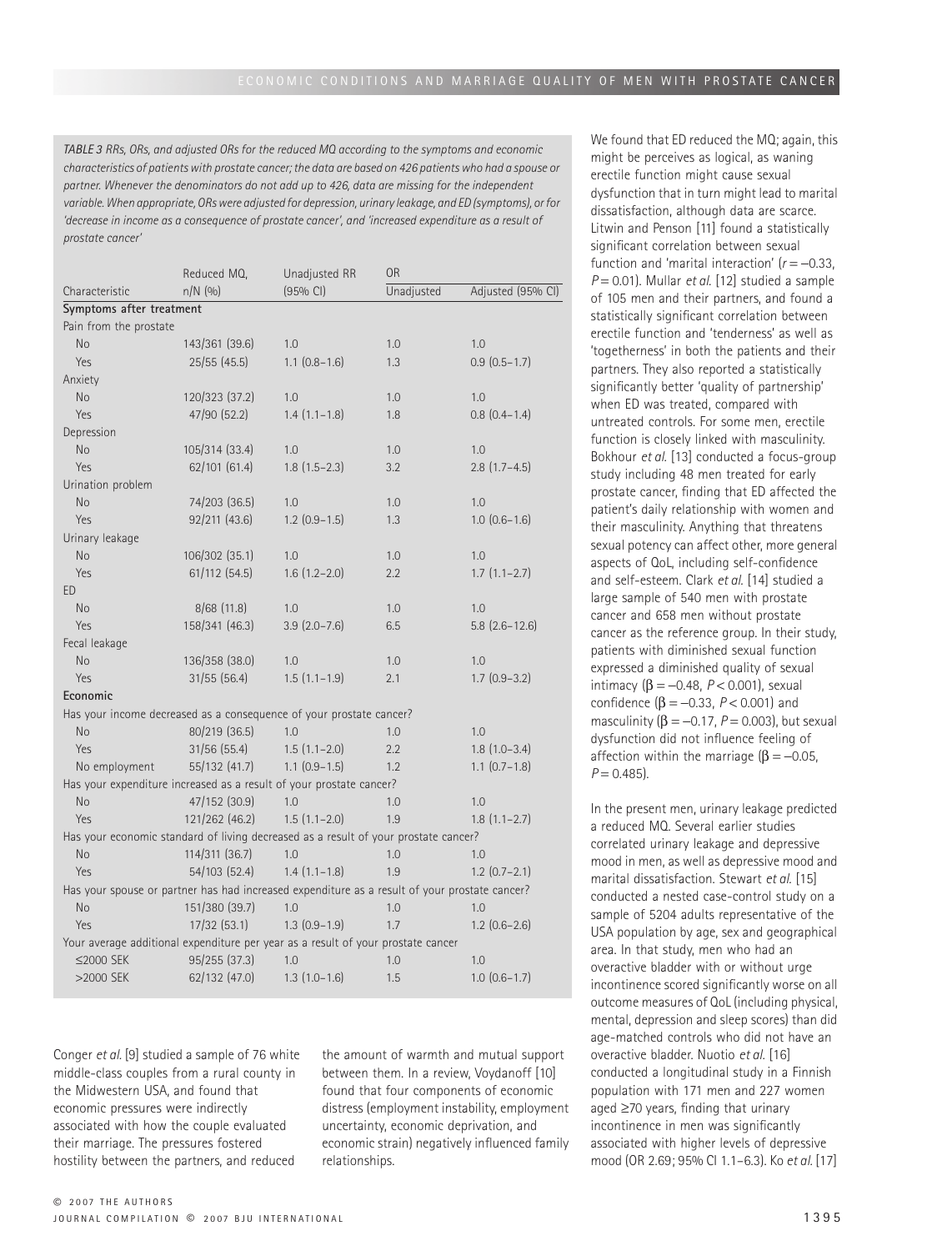conducted a large-scale study in the USA on 141 815 men and women aged >65 years to investigate the impact of urinary incontinence on QoL. In that study, 28% of the population with urinary incontinence felt depressed, whereas only 15% of those who did not report urinary incontinence felt depressed; multiple regression analysis indicated that the presence of urinary incontinence significantly (*P* < 0.05) reduced mental summary scores. Helgason *et al.* [18] investigated 431 patients with prostate cancer and an age-stratified sample of 435 randomly selected men. In that study, patients reporting distress due to urine symptoms reported lower psychological well-being than patients who were not disturbed by urinary symptoms.

Among the present men depression was related to a reduced MQ. In theory, an observed association can reflect an effect of depression on marital dissatisfaction or an effect of marital dissatisfaction on depression, as well as a bidirectional pattern of causation. Banthia *et al.* [19] conducted a longitudinal study including 154 men who were recently diagnosed with prostate cancer, and their spouses or partners (all female). In that study, the couples' dyadic functioning predicted spousal distress  $(\beta = -0.791)$ , *P* < 0.001). Johnson and Jacob [20] studied marital interactions in 50 couples where the husband was depressed, 41 couples where the wife was depressed, and 50 control couples who were not depressed, and found that couples with a depressed partner showed greater disturbance in marital interaction than control couples (*P* < 0.001). Heene *et al.* [21] investigated a sample of 415 heterosexual couples and found that marital adjustment and the level of depressive symptoms were significantly associated for both men  $(r = -0.63, P < 0.001)$ and women (*r* = −0.44, *P* < 0.001). In a study by Carlson *et al.* [22] depression was significantly correlated to 'profile of mood' states  $(r = 0.75, P = 0.002)$  and with total mood disturbance in couples where the husband had prostate cancer  $(r = 0.74)$ ,  $P = 0.002$ 

RP and radiotherapy can cause ED and urinary leakage [23–28], and young men more often have their cancer treated with these strategies than do older men. Thus, the relation between age and reduced MQ is partly explained by the relation between ED and reduced MQ.

We conducted our population-based study in Sweden and the general applicability of our results to other populations, considering the economic conditions and marriage problems, might be compromised by effect-modifying factors such as cultural attitudes to marriage, type of medical system and the economic status of the country. The study might also have selection-induced systematic errors that would influence the association obtained between economic conditions and reduced MQ, if the association differs among the 165 men who did not answer the questionnaire compared with those who did [29]. A major challenge is to disentangle possible causal links, deciding which factors can be considered as part of a mechanism (and thus not as possible confounders) and which should be considered as possible confounders when we assess the association between economic conditions and reduced MQ. The pathways depicted in Fig. 1 might be completely erroneous; data are scarce on the suggested associations. To avoid losing important information, we divided the independent variables in the questionnaire into different groups and used multivariate regression analysis within these subsets. For example, young age predicts RP, RP predicts ED, and ED predicts a reduced MQ; none of these variables should be adjusted for each other, as they are links in a causal pathway. However, we need more data to finally decide on such pathways.

For clinical practice, couples seeking advice might possibly benefit from knowing about the associations reported here. Perhaps interventions and coping strategies can be implemented to reverse or prevent the reduction in MQ in men who have prostate cancer.

# **ACKNOWLEDGEMENTS**

This study was supported by the Swedish Cancer Society and Stockholm Cancer Foundation. Prof Gunnar Steineck, as principal investigator, had full access to all of the data in the study and takes responsibility for the integrity of the data and the accuracy of the data analysis. Study concept and design: Steineck, Hopfgarten, Adolfsson. Acquisition of data: Hopfgarten, Steineck, Adolfsson. Analysis and interpretation of data: Sunny, Steineck. Drafting of the manuscript: Sunny, Steineck. Critical revision of the manuscript for important intellectual content: Sunny, Steineck, Hopfgarten,

Adolfsson. Study supervision: Steineck. We thank the men who participated in the study and provided information on the influences of their disease on their life situation.

#### **CONFLICT OF INTEREST**

None declared. Source of funding: Swedish Cancer Society, Stockholm Cancer Foundation, UG-region.

#### **REFERENCES**

- 1 **Kornblith AB, Herr HW, Ofman US,**  Scher HI, Holland JC. Quality of life of patients with prostate cancer and their spouses. The value of a data base in clinical care. *Cancer* 1994; **73**: 2791–  $802$
- 2 **Cliff AM, MacDonagh RP.** Psychosocial morbidity in prostate cancer: II. A comparison of patients and partners. *BJU Int* 2000; **86**: 834–9
- 3 **Eton DT, Lepore SJ, Helgeson VS.**  Psychological distress in spouses of men treated for early-stage prostate carcinoma. *Cancer* 2005; **103**: 2412–8
- 4 **Bergmark K, Avall-Lundqvist E, Dickman PW, Henningsohn L, Steineck G.** Vaginal changes and sexuality in women with a history of cervical cancer. *N Engl J Med* 1999; **340**: 1383–9
- 5 **Henningsohn L, Wijkstrom H, Dickman PW, Bergmark K, Steineck G. Distressful** symptoms after radical cystectomy with urinary diversion for urinary bladder cancer: a Swedish population-based study. *Eur Urol* 2001; **40**: 151–62
- 6 **Steineck G, Bergmark K, Henningsohn L, al-Abany M, Dickman PW, Helgason A.** Symptom documentation in cancer survivors as a basis for therapy modifications. *Acta Oncol* 2002; **41**: 244–52
- 7 **Rothman KJ, Greenland S.** *Modern Epidemiology*, 2nd edn. Philadelphia: Lippincott-Raven, 1998: 271
- 8 **Molin R, Johansson L.** *Swedish Health Care in an International Context – a Comparison of Care Needs, Costs, and Outcomes*. The Swedish Association of Local Authorities and Regions (SALAR); 2005
- 9 **Conger RD, Elder GH, Lorenz FO** et al. Linking economic hardship to marital quality and instability. *J Marriage Family* 1990; **52**: 643–56
- 10 **Voydanoff P.** Economic distress and family relations: a review of the eighties.